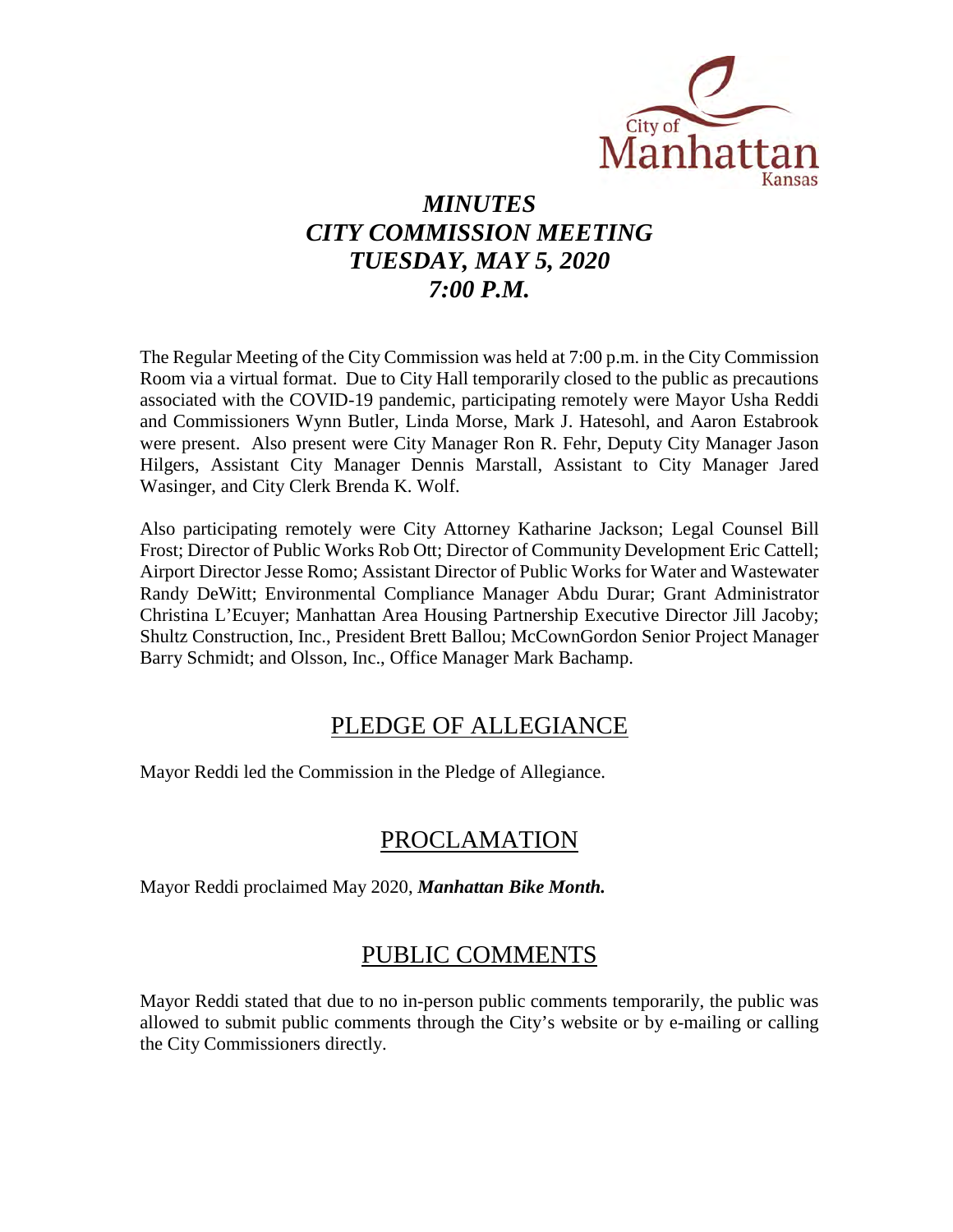**Minutes** City Commission Meeting May 5, 2020 Page 2

## COMMISSIONER COMMENTS

Commissioner Morse reminded the Commission of the mission of the City, and was appreciative of the patience of the community during the pandemic.

Commissioner Estabrook recognized Mutual Aide MHK for the work they are doing during the pandemic. He stated that during the pandemic crisis he has observed a number of women who are in a leadership role. He recognized Julie Gibbs, Riley County Health Officer; Erin Freidline, Captain, Riley County Police Department; Vivienne Uccello, Public Information Officer, City of Manhattan, and Susie Stanfield, Sign Language Translator, for being role models to young girls, showing them how women can lead in difficult situations.

Commissioner Butler mentioned the T. Russell Reitz Animal Shelter has plenty of animals to adopt and to check its website if you have a pet missing.

City Manager Ron Fehr provided an update on COVID-19 locally, thanked the Manhattan Area Chamber of Commerce for the support they are providing to businesses, and stated all City facilities are closed to the public through May 17, 2020, and that City Staff is telecommuting and working in shifts.

Mayor Reddi stated the Manhattan Recovery Task Force was doing a nice job and would be meeting on Thursday, May 7, 2020, at 2:00 p.m. She also mentioned she would like to discuss on the next legislative agenda an ordinance requiring the public to wear masks.

## CONSENT AGENDA

(\* denotes those items discussed)

#### **MINUTES**

The Commission approved the minutes of the Regular City Commission Meeting held Tuesday, April 21, 2020.

### **CLAIMS REGISTER NO. 2943**

The Commission approved Claims Register No. 2943 authorizing and approving the payment of claims from April 15, 2020 – April 28, 2020, in the amount of \$2,667,127.60.

#### **LICENSE**

The Commission approved a Tree Maintenance License for the calendar year 2020 for Affordable Tree Care, 800 Laramie Street, Apartment B.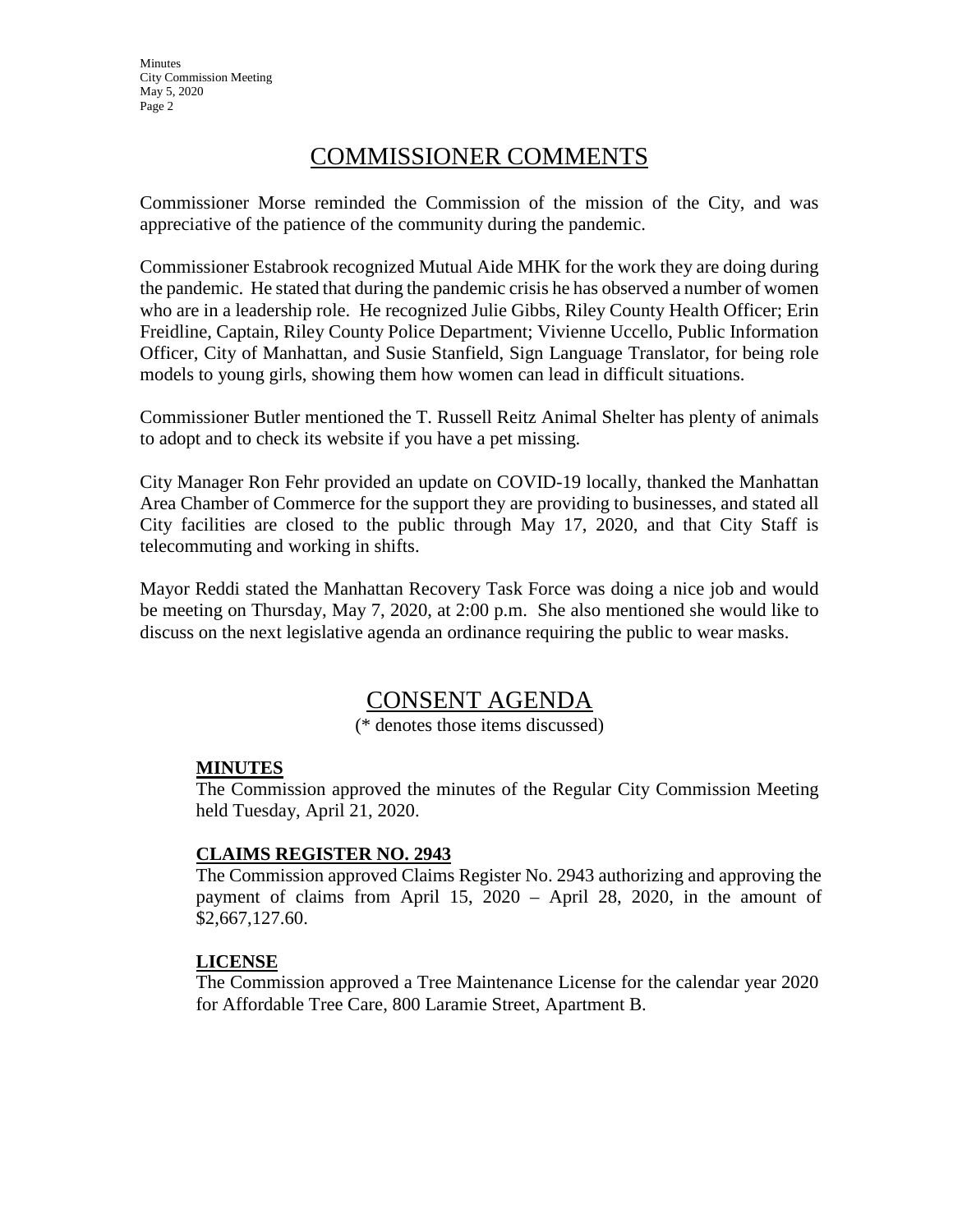# CONSENT AGENDA *(CONTINUED)*

## **AGREEMENT – WATER AND SEWER MASTER PLAN UPDATE (SP1909, CIP #WA186P)**

The Commission authorized the Mayor and City Clerk to execute an Agreement for Professional Engineering Services, in an amount not to exceed \$422,754.00, with Olsson, Inc., of Manhattan, Kansas, for the Water and Sewer Master Plan Update (SP1909, CIP #WA186P).

## **SECOND AMENDMENT - FISCAL AGENT - FLINT HILLS METROPOLITAN PLANNING ORGANIZATION (MPO)**

Item was pulled from the agenda at the request of the Flint Hills Metropolitan Organization and City Administration.

## **FISCAL AGREEMENT – FLINT HILLS METROPOLITAN PLANNING ORGANIZATION (MPO)**

Item was pulled from the agenda at the request of the Flint Hills Metropolitan Organization and City Administration.

## **OUTSIDE CITY SERVICE AGREEMENTS – GWALTNEY ADDITION**

The Commission authorized the Mayor and City Clerk to execute amendments to previous agreements for outside city limits water service connections for the following real estate located in the Gwaltney Addition, Manhattan, Pottawatomie County, Kansas:

- 1. Lot 1 (C. Mark Robbins and Sheila L. Robbins); and
- 2. Lot 2 (Gerald L. Stallbaumer and Janet L. Stallbaumer).

### **ASSIGNMENT AND ASSUMPTION – NQV8**

The Commission consented to the Assignment and Assumption of Agreement for Option to Purchase Real Estate regarding Lot 10, Manhattan Corporate Technology Part, Unit 4, from NQV8, LLC, to ICAN RE, LLC, and authorized the Mayor to execute the Consent.

### **BOARD APPOINTMENTS**

The Commission approved appointments by Mayor Reddi to various boards and committees of the City.

### *Code Appeals Board*

Re-appointment of Daniel Barr, 15998 Pawnee Road, Olsburg, to a three-year Master Electrician term, which will begin June 1, 2020, and will expire on May 31, 2023.

Re-appointment of Steve Kirby, 8838 Quail Lane, to a three-year Journeyman Plumber term, which will begin June 1, 2020, and will expire on May 31, 2023.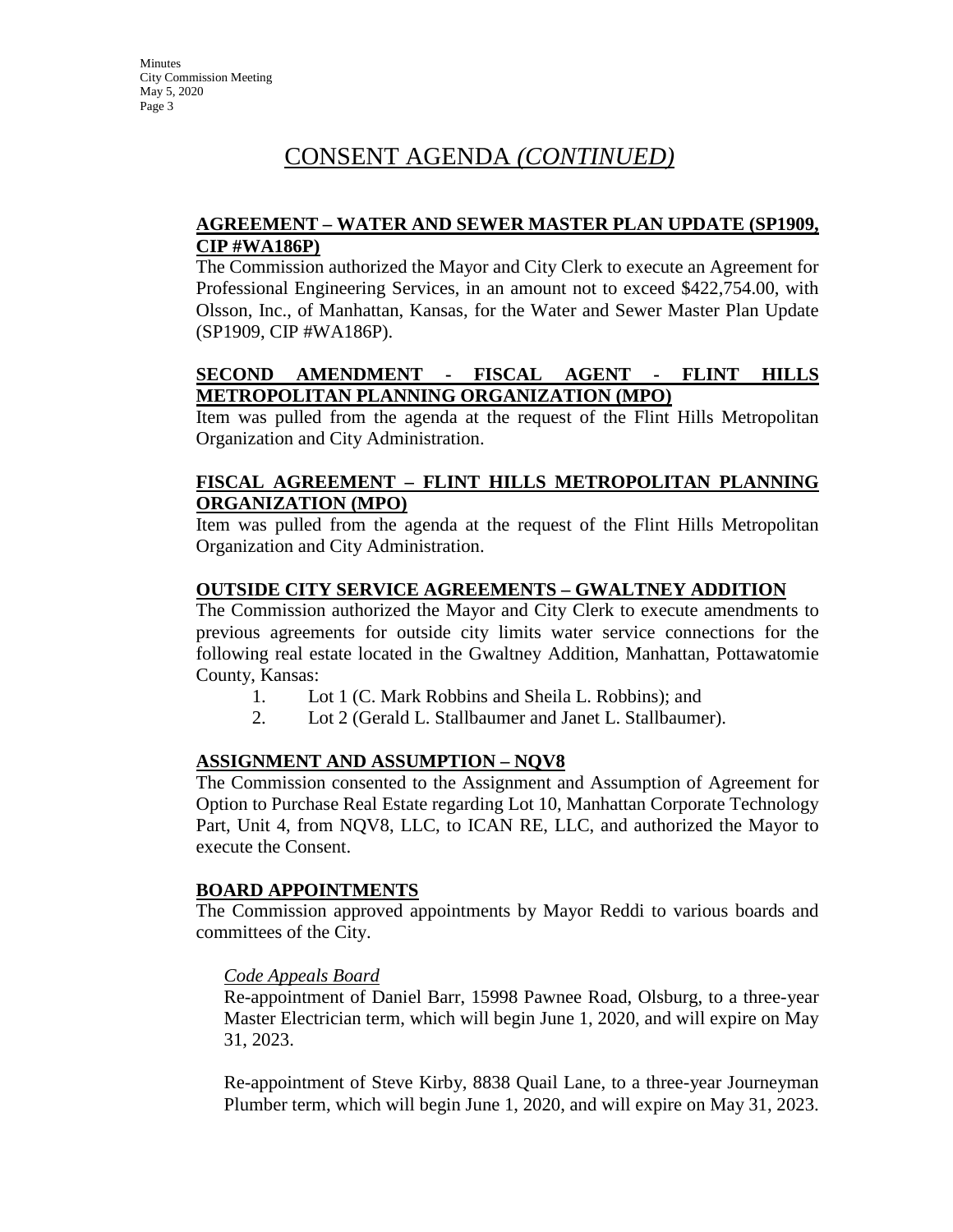## CONSENT AGENDA *(CONTINUED)*

#### **BOARD APPOINTMENTS** *(CONTINUED)*

#### *Code Appeals Board* **(CONTINUED)**

Re-appointment of David Stevenson, 5410 Haddon Court, to a three-year Journeyman Mechanic term, which will begin June 1, 2020, and will expire on May 31, 2023.

#### *Historic Resources Board*

Re-appointment of Jana Fallin, 1801 Poyntz Avenue, to a three-year History term, which begins immediately, and will expire on April 30, 3023.

#### *Library Board*

Re-appointment of Stacy Kohlmeier, 3446 Vanesta Drive, to a four-year term, which begins immediately, and will expire on April 30, 2024.

Re-appointment of Medhat Morcos, 1513 Williamsburg Drive, to a four-year term, which begins immediately, and will expire on April 30, 2024.

#### *Municipal Audit Committee*

Re-appointment of Richard Jankovich, 2021 Somerset Square, to a three-year Citizen At-Large term, which begins immediately, and will expire on March 31, 2023.

#### *Special Alcohol Funds Advisory Committee*

Appointment of Scott Seel, 132 South Dartmouth Drive, to fill the unexpired term of Corbin Sedlacek, which begins immediately and will expire on June 30, 2021.

Commissioner Morse moved to approve the consent agenda minus Consent E, SECOND AMENDMENT – FISCAL AGENT - FLINT HILLS METROPOLITAN PLANNING ORGANIZATION (MPO), and FISCAL AGREEMENT – FLINT HILLS METROPOLITAN PLANNING ORGANIZATION (MPO) *[which was pulled from the agenda]*. Commissioner Hatesohl seconded the motion. On a roll call vote, motion carried 5-0.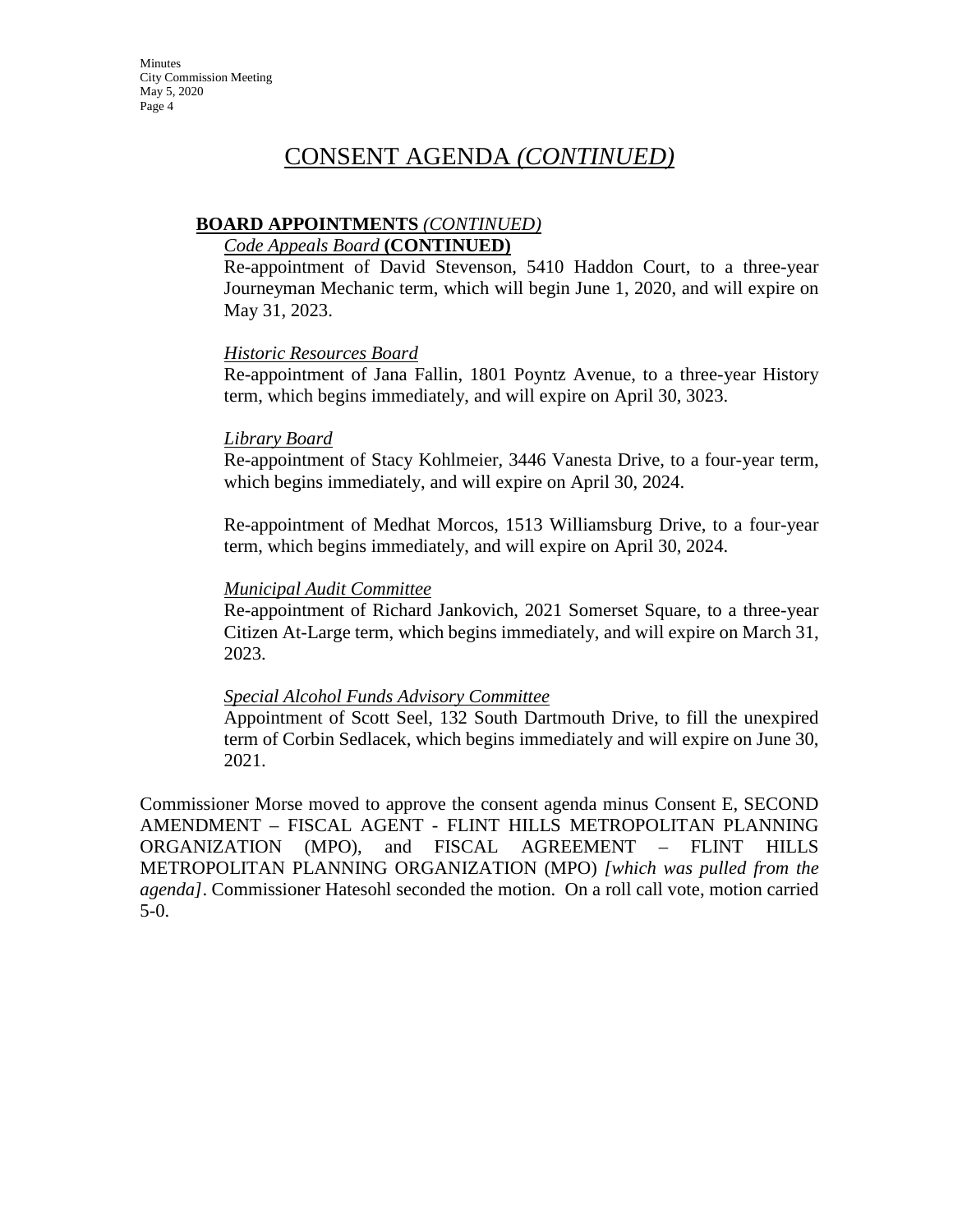**Minutes** City Commission Meeting May 5, 2020 Page 5

## PUBLIC HEARING

#### **COMMUNITY DEVELOPMENT BLOCK GRANT 2020-2024 CONSOLIDATED PLAN - 2020 ANNUAL ACTION PLAN - 2020-2024 ANALYSIS OF IMPEDIMENTS TO FAIR HOUSING - 2020 SUB-RECIPIENT GRANT AGREEMENTS - 2020 CDBG GRANT**

Eric Cattell, Director of Community Development, presented the item. He then answered questions from the Commission.

Mayor Reddi opened the public hearing.

Mayor Reddi stated that the public was able to sign up through the City's website if they wanted to provide an oral or written testimony; no submissions were received.

Hearing no comments, Mayor Reddi closed the public hearing.

Commissioner Morse moved to approve and authorize submission of the 2020-2024 Consolidated Plan, the 2020 Annual Action Plan, and the 2020-2024 Analysis of Impediments to Fair Housing; and, authorize the Mayor and City Clerk to execute the 2020 Sub-Recipient Grant Agreements and the 2020 CDBG Grant Contract with HUD. Commissioner Estabrook seconded the motion. On a roll call vote, motion carried 5-0.

## GENERAL AGENDA

#### **AMEND REAL ESTATE AGREEMENT - MANHATTAN AREA HOUSING PARTNERSHIP (MAHP); RESOLUTION NO. 050520-A - AUTHORIZE THE SALE OF PROPERTY; DEVELOPMENT AGREEMENT (ST2006, WA2012, SS2008)**

Jason Hilgers, Deputy City Manager, presented the item. He then answered questions from the Commission.

Jill Jacoby, Manhattan Area Housing Partnership, answered questions from the Commission.

After discussion, Commissioner Morse moved to authorize City Administration to finalize and the Mayor and City Clerk to execute an amended Real Estate Agreement with Manhattan Area Housing Partnership (MAHP); approve Resolution No. 050520-A authorizing the sale of real estate property to MAHP; and authorize City Administration to finalize and the Mayor and City Clerk to execute a development agreement for the construction of public infrastructure [Streets (ST2006), sanitary sewer (SS2008) and fire hydrants (WA2012)], all pertaining to Lee Mill Village, Lots 34-52. Commissioner Hatesohl seconded the motion. On a roll call vote, motion carried 4-1 with Commissioner Butler voting against.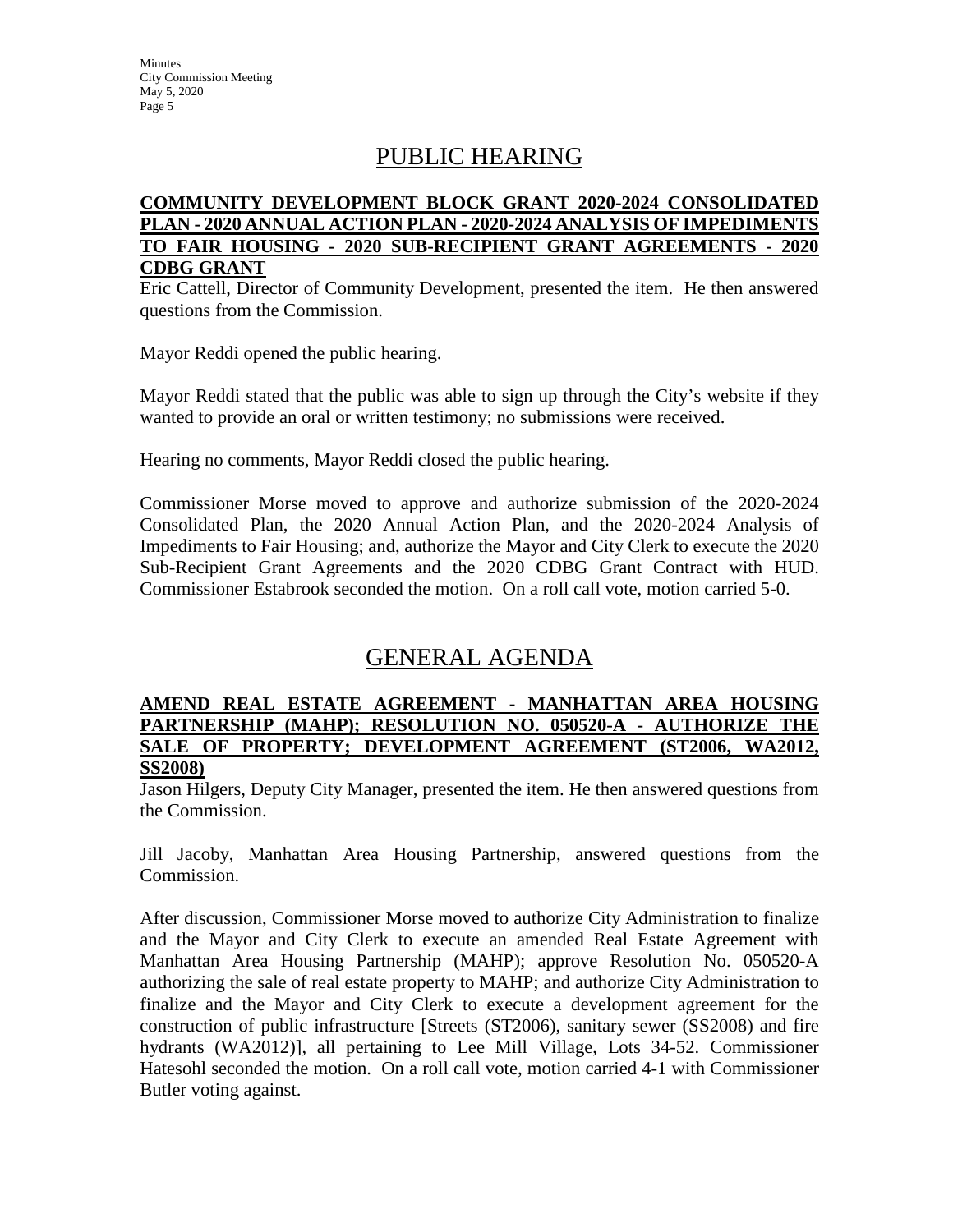# GENERAL AGENDA (*CONTINUED*)

#### **AMENDMENT NO. 1 - CONSTRUCTION MANAGER AT-RISK - GUARANTEED MAXIMUM PRICE (GMP); REIMBURSEMENT AGREEMENT - MARRIOTT HOTEL - 12TH STREET, FROM MORO STREET TO BLUEMONT AVENUE (AG1901)**

Jason Hilgers, Deputy City Manager, presented the item. He then answered questions from the Commission.

Barry Schmidt, Senior Project Manager, McCownGordon, answered questions from the Commission.

Mayor Reddi read a public comment submitted through the City's website from Dennis Cook, Executive Director, Aggieville Business Association, in support of the 12<sup>th</sup> Street project.

After discussion, Commissioner Hatesohl moved to accept the Guaranteed Maximum Price in the amount of  $$2,043,395.00$  for the construction of the  $12<sup>th</sup>$  Street Improvements and authorize City Administration to finalize and the Mayor and City Clerk to execute a Phase II agreement, in an amount not to exceed \$2,043,395.00,with McCownGordon, of Manhattan, Kansas, for the  $12<sup>th</sup>$  Street and Bluemont Avenue improvements, from Bluemont Avenue to Moro Street, (AG1901); and approve and authorize the Mayor and City Clerk to execute a reimbursement agreement, for a waterline from Moro Street to the alley, with the hotel developer at 12<sup>th</sup> Street and Bluemont Avenue. Commissioner Butler seconded the motion. On a roll call vote, motion carried 5-0.

#### **LEASE AGREEMENT AMENDMENT/ PURCHASE AGREEMENT - MARY J. SNEEGAS REVOCABLE TRUST - EXPAND THE CITY OF MANHATTAN BIOSOLIDS FARM (CIP #WW189P, #WW201P); FIRST READING - CHARTER ORDINANCE – AUTHORITY TO ISSUE GENERAL OBLIGATION BONDS TO FUND THE PURCHASE; AND, RESOLUTION NO. 050520-B - AUTHORIZE ISSUANCE OF BONDS**

Randy D. DeWitt, P.E., Assistant Director of Public Works for Water and Wastewater, presented the item. He then answered questions from the Commission.

Rob Ott, Director of Public Works, and Abdu Durar, Environmental Compliance Manager, provided comments.